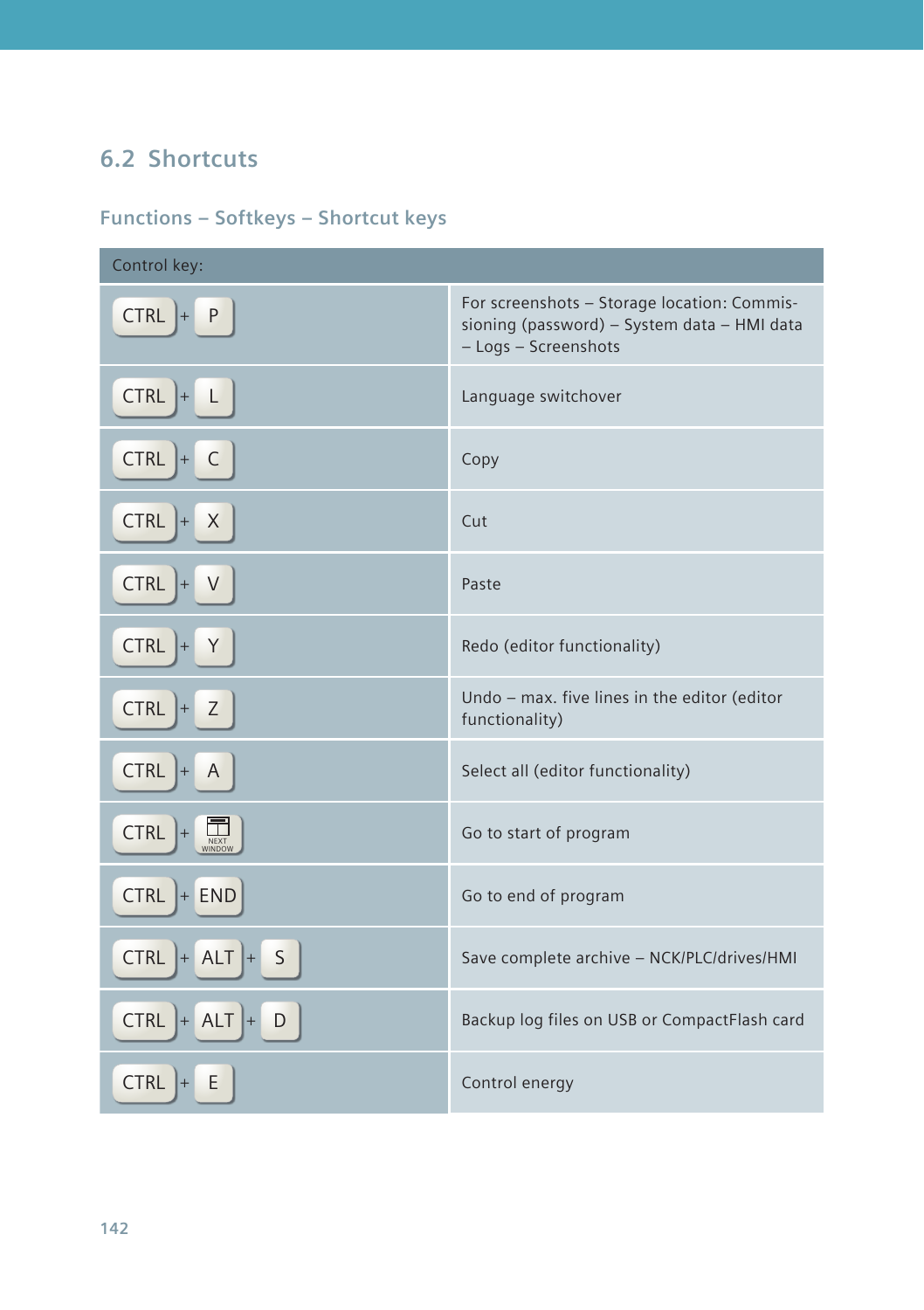| <b>CTRL</b><br>M<br>$+$          | Maximum simulation speed                                                                                                                                          |  |
|----------------------------------|-------------------------------------------------------------------------------------------------------------------------------------------------------------------|--|
| <b>CTRL</b><br>F<br>$+$          | Search in all screen forms<br>Wildcards "?" and "*" can be used in search<br>screen forms. "?" stands for any character, "*"<br>for any number of any characters. |  |
| Miscellaneous:                   |                                                                                                                                                                   |  |
| ◈<br>Shift<br><b>INSERT</b>      | Commenting out of cycles and direct editing<br>of programGUIDE cycles                                                                                             |  |
| Shift $+$ END                    | Select up to end of block                                                                                                                                         |  |
| Shift $\ $ +<br>NEXT<br>WINDOW   | Select up to start of line                                                                                                                                        |  |
| $ALT$ +<br><b>NEXT</b><br>WINDOW | Jump to start of line                                                                                                                                             |  |
| $ALT$ +<br>S                     | Enter Asian characters                                                                                                                                            |  |
| $=$                              | Calculator function                                                                                                                                               |  |
| G)<br>HELP                       | Help function                                                                                                                                                     |  |
| <b>END</b>                       | Jump to end of line                                                                                                                                               |  |